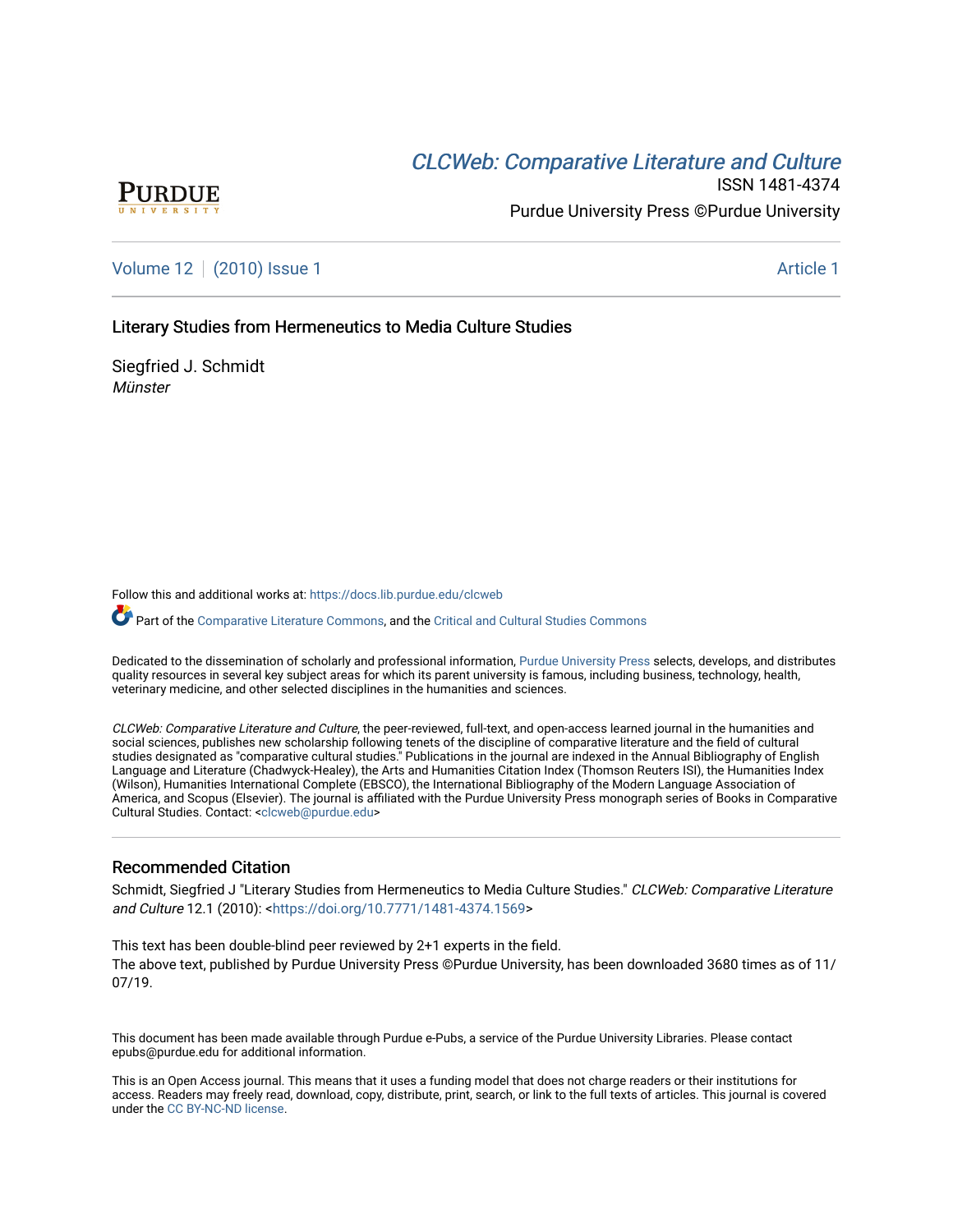**PURDUE** UNIVERSITY PRESS <http://www.thepress.purdue.edu>

## CLCWeb: Comparative Literature and Culture



ISSN 1481-4374 <http://docs.lib.purdue.edu/clcweb> Purdue University Press ©Purdue University

CLCWeb: Comparative Literature and Culture, the peer-reviewed, full-text, and open-access learned journal in the humanities and social sciences, publishes new scholarship following tenets of the discipline of comparative literature and the field of cultural studies designated as "comparative cultural studies." In addition to the publication of articles, the journal publishes review articles of scholarly books and publishes research material in its Library Series. Publications in the journal are indexed in the Annual Bibliography of English Language and Literature (Chadwyck-Healey), the Arts and Humanities Citation Index (Thomson Reuters ISI), the Humanities Index (Wilson), Humanities International Complete (EBSCO), the International Bibliography of the Modern Language Association of America, and Scopus (Elsevier). The journal is affiliated with the Purdue University Press monograph series of Books in Comparative Cultural Studies. Contact: <clcweb@purdue.edu>

### Volume 12 Issue 1 (March 2010) Article 1 Siegfried J. Schmidt,

"Literary Studies from Hermeneutics to Media Culture Studies"

<http://docs.lib.purdue.edu/clcweb/vol12/iss1/1/>

Contents of CLCWeb: Comparative Literature and Culture 12.1 (2010) <http://docs.lib.purdue.edu/clcweb/vol12/iss1/>

Abstract: In his article "Literary Studies from Hermeneutics to Media Culture Studies" Siegfried J. Schmidt discusses aspects of hermeneutics, the systemic and empirical (contextual) approach to literature and culture, radical constructivism, and his postulates for the field of media culture studies. Schmidt describes his understanding of the transformation of literary studies towards media culture studies in the context of overall developments of society. His argumentation with regard to move from hermeneutics to media culture studies offers the postulate that research ought to be empirical and contextual in order to foster intuition, invention, innovation, and socially relevant scholarship. He concludes that the study of culture, literature, and media would further scholarship open to intuition, invention, innovation as input of and inspiration for creativity.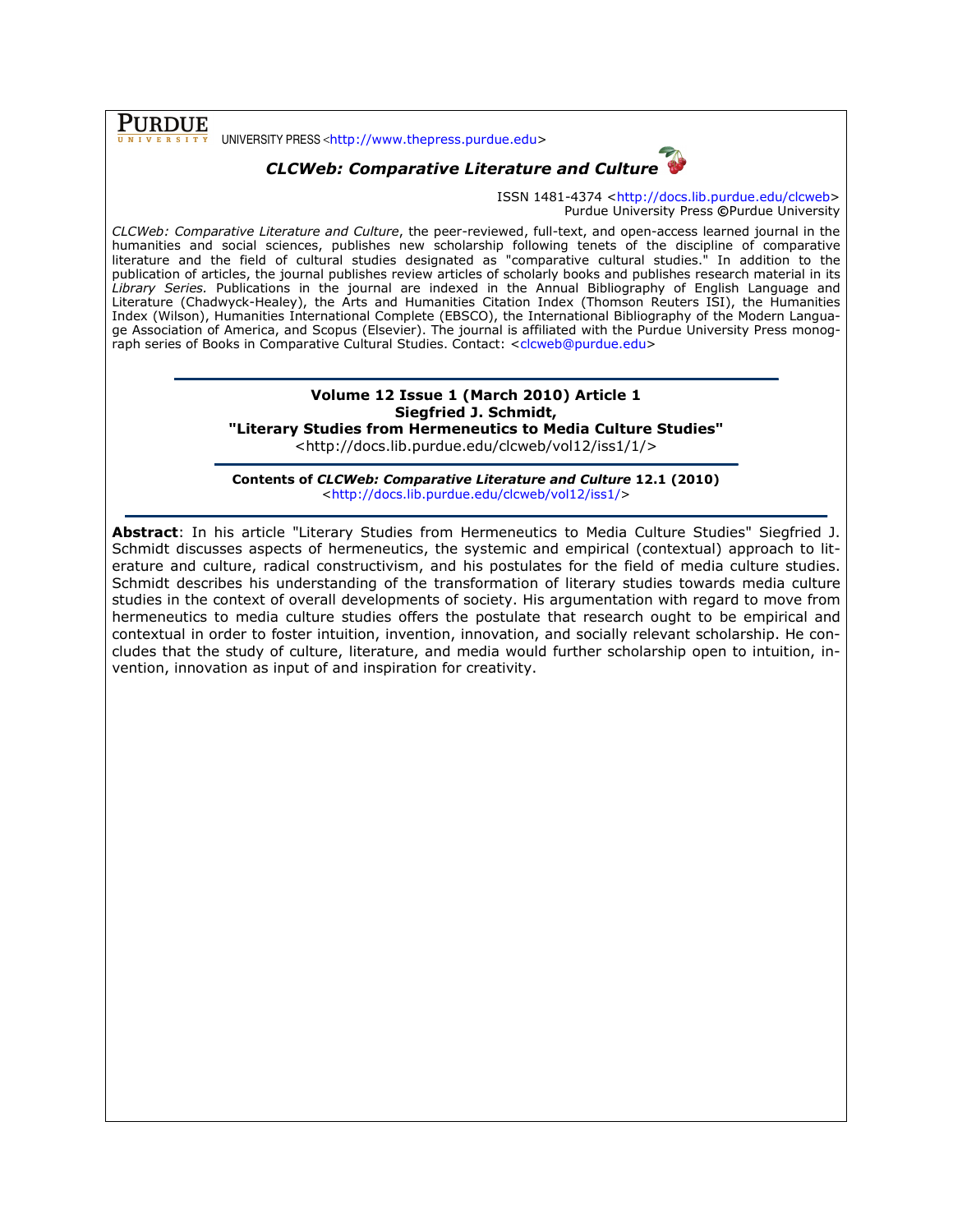#### Siegfried J. SCHMIDT

#### Literary Studies from Hermeneutics to Media Culture Studies

In this article I describe the long travel some literary scholars in Germany and in other countries have undertaken in order to proceed from traditional hermeneutics to empirical and contextual studies of literature and finally to media culture studies. My first sentence already indicates the complexity of what I am going to describe. First, the development I present has not been followed and subscribed by all or even by a majority of literary scholars and only some have taken this decision. However, in my view they succeeded to transform literary studies in a way and to a degree that has lately been discussed intensely on the international landscape of scholarship. This transformation occurred in the framework and in interaction with political, social, economic, and cultural developments since the end of World War II.

In Germany, the so-called Adenauer Era was dominated by the concentration of all energies on the material reconstruction of West Germany, heavily destroyed during the war. The "German economic miracle," assisted by the U.S. Marshall Plan and based on an effective capitalism and the ideology of neoliberalism, the aggressive anti-communist propaganda of the political leaders in West Germany, and the circumstances of the Cold War suppressed most attempts to thematize recent German history, World War II, and, above all, the Holocaust. West Germany became integrated in the Western world dominated by the USA, and it supported first steps towards European integration together with France. At the same time, the younger generation rediscovered the rich diversity of modern literature, art, and music since 1920, which had been deliberately suppressed during the Third Reich. Based on these discoveries some of them developed new tendencies in art which opposed aggressively traditional bourgeois, fascist, and communist arts, e.g. the Vienna School, Concrete Art and Poetry, abstract and experimental art, etc. Constructivism, suprematism, the Bauhaus, Dadaism, or surrealism fascinated the new generation as if these tendencies were contemporary and not historical movements. The political and economic leaders in West Germany clearly and quickly realized the strategic potential of abstract art favored above all by the elites in France and the USA. In their eyes, abstraction equalled exclusion of thematic contents or suppression of semantics. Supporting abstract arts thus allowed them to reach two aims: The supporters (i. e., the capitalists) could on the one hand gather cultural capital by economic investments in international art events like the Documenta in Kassel or the Donaueschinger Musikwochen and they could at the same time suppress — by the help of seemingly cultural arguments — a critical confrontation with the past (i.e., mostly their past). More or less the same tendency can be observed in German post-war literary studies. Scholars such as Richard Alewyn, Wolfgang Kayser, or Benno von Wiese, or philosophers like Martin Heidegger continued their work as if nothing had happened. Despite their sympathy with the nazi Reich and not discussed before the mid-1960s, they became prominent in the Bundesrepublik (Federal Republic of Germany) seemingly without any problems. They favored exclusively text-immanent analysis or hermeneutic approaches which excluded the contexts in which literary texts are produced, distributed, received, and post-processed. Literary texts were treated as if they were ontological self-contained entities whose interpretation could only be achieved by specially gifted scholars, since — as e.g., Kayser proclaimed — interpretation cannot be learned (5). As a consequence, literary scholarship was closely connected with structures of social hierarchies of leadership and followership: the "great interpreters" were adored and imitated — thus social patterns from recent German history were continued.

However, this was only one part of post-World War II West German culture. The part was the existentialist movement in philosophy and the arts which deeply influenced European societies. The thematization of absurdity, of fear, of being thrown into a senseless life facing nothingness articulated by authors such as Jean Paul Sartre or Albert Camus formed a radical contrast to the positivist minded mainstream in/of the West German society. The observation that technical and economic progress can be separated from socio-cultural progress was articulated by authors such as Max Horkheimer and Theodor W. Adorno in their critique of the culture industry based on a rereading of the writings of Karl Marx's Das Kapital. The post-war period came to an end in the 1960s and for the first time since the war the economy fell into a crisis and the value system of the Adenauer Era collapsed. Values such as capitalism, parliamentarism, and democracy were put into question and the ideal of the bourgeois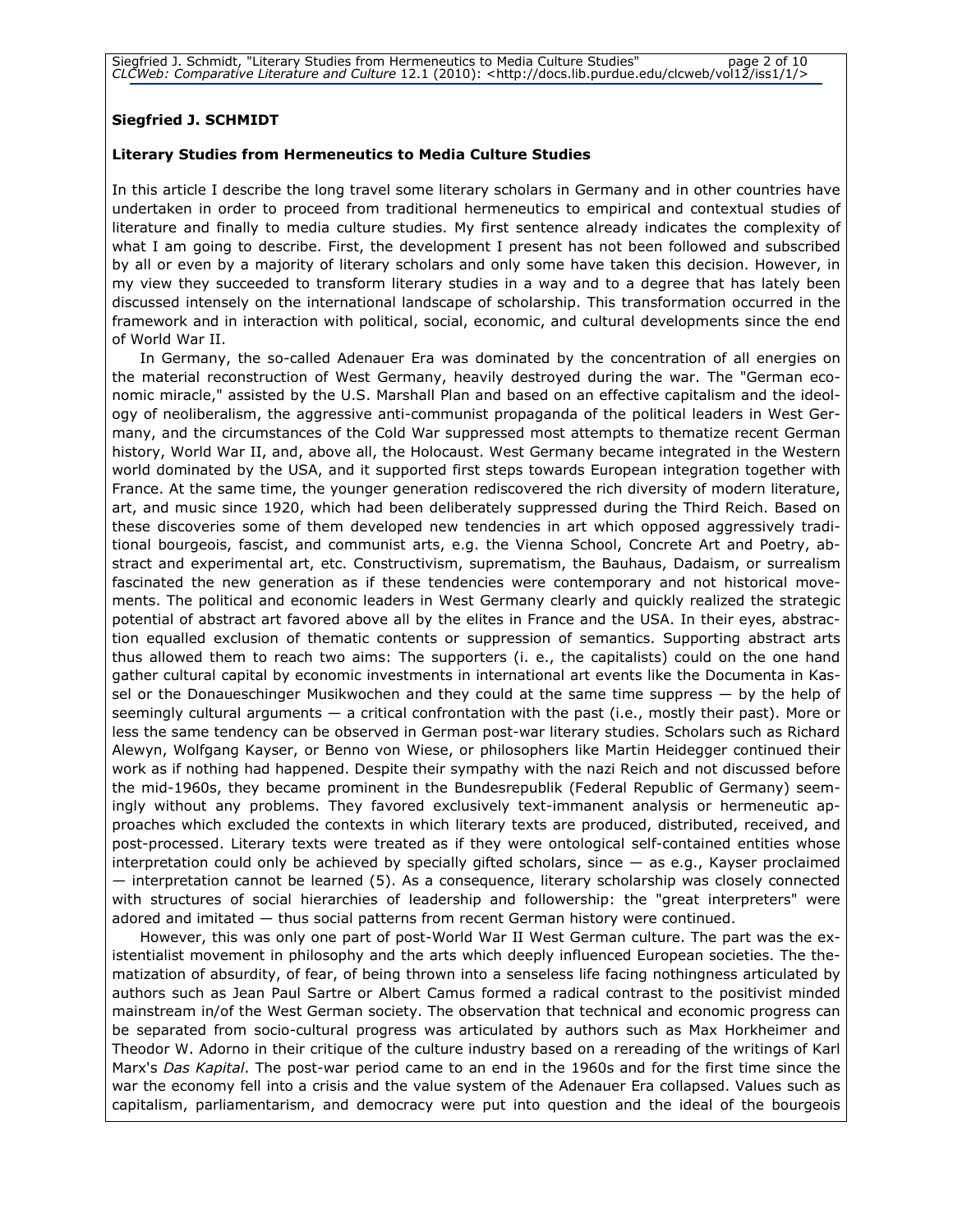family and paternal education faded away. Protests against nuclear energy and the remilitarization of West Germany happened in the streets, outside the parliament, and in the political domain. Protesting students proclaimed a new society on the basis of socialist political ideals. Step by step the West German society changed into a post-industrial society with increasing media systems. The homogeneous bourgeois society changed into a pluralistic society which could no longer be directed by causal intervention and strategic planning. In sum, the 1960s can be characterized as a time of severe generational conflicts: now, the nazi period, war, and the Holocaust became analyzed critically and condemned. Students called for political literature and a clear political engagement of literary studies and movements of sub-cultural, above all popular culture shaped the cultural system of post-war German society.

In literary studies new topics such as the social history of literature, trivial literature, comics, worker's and exile literature, and the literature and culture of East Germany were discussed and studies, topics which had been excluded by scholars subscribing to hermeneutics. In addition, new approaches and methods were developed or adopted, such as mathematical text analysis (Max Bense, A. Moles), French and East European structuralism and formalism (e.g., Greimas, Jakobson, Ingarden, Lotman, etc.), linguistic poetics, text linguistics, and semiotics. Insight into the social, political, and cultural embedding of literature fostered approaches such as critical literary studies (the Frankfurt School), materialist/Marxist literary studies, the social history of literature, history of reception, and effects of literary reading. Most of these approaches were no longer based upon hermeneutic philosophy; instead, analytic philosophy and the philosophy of language served as new meta-theoretical tools competing with Marxist and social critical orientations. This development produced a completely new situation in literary scholarship. The more or less homogeneous hermeneutic mainstream was replaced gradually by a number of rivalling approaches all of which claimed to be the most reasonable way to treat literature correctly and efficiently. The new situation resulted in a strict separation between the camps: On the one side traditional hermeneutics as a branch of the humanities was attacked by politically oriented scholars. On the other side approaches characterized by a strict disbelief in masters, authorities, and intuition, and a strict belief in rationality, explicitness and precise terminology as solid bases for teaching and learning literary scholarship in a scientific way appeared. An important lesson younger scholars learned at the time was to proceed from isolated items to embedded combinations. Regarding linguistic and literary topics led to the conclusion that the following aspects had to be considered: Words function when they are embedded in sentences; sentences function when embedded in texts, and texts can only function in verbal and nonverbal contexts in discourses and social situations. In other words, pragmatics was supposed to dominate syntax and semantics, an insight that belonged to the core subjects of Ludwig Wittgenstein's philosophy and the speech act theory from Austin to Grice.

In the late-1960s Norbert Groeben (University of Köln) and I started to develop an approach which later resulted in the theoretical and methodological framework called Empirische Literaturwissenschaft (ESL: Empirical Study of Literature; for a complete list of my publications see Lisiak and Tötösy de Zepetnek; for a bibliography of the field see Tötösy de Zepetnek, "Bibliography," see also "Systemic Approaches"). Based on the notion to regard literature as a social phenomenon, I constructed a theory of literary communication on the meta-theoretical basis of analytical philosophy and Karl Popper's critical rationalism. This theory fostered a crucial shift in literary studies, that is, the move from literary texts to the literary system. The main arguments of this theory of literature can be summarized as follows: The literary system is constituted by the mutual interaction of four domains of activities: 1) the production, 2) the distribution, 3) the reception, and 4) the post-processing of literary texts. Post-processing means referring to literary texts in terms of other media offers. This means that the literary text is necessarily embedded in social processes operating under social, cultural, political, and economic conditions of the respective society. In other words, literary phenomena are embedded in literary systems. Accordingly, literary texts are not regarded as objective entities but, rather, as results of highly conditioned social processes. Any scholarly treatment of texts, therefore, has to take into account the processes which result in the production or reception of literary texts.

In the early 1970s I was appointed as full professor of text theory and later on of literary theory at the University of Bielefeld. In the years to follow I happened to establish an interdisciplinary research group named NIKOL, whose members cooperated so closely that it is difficult to decide neatly who has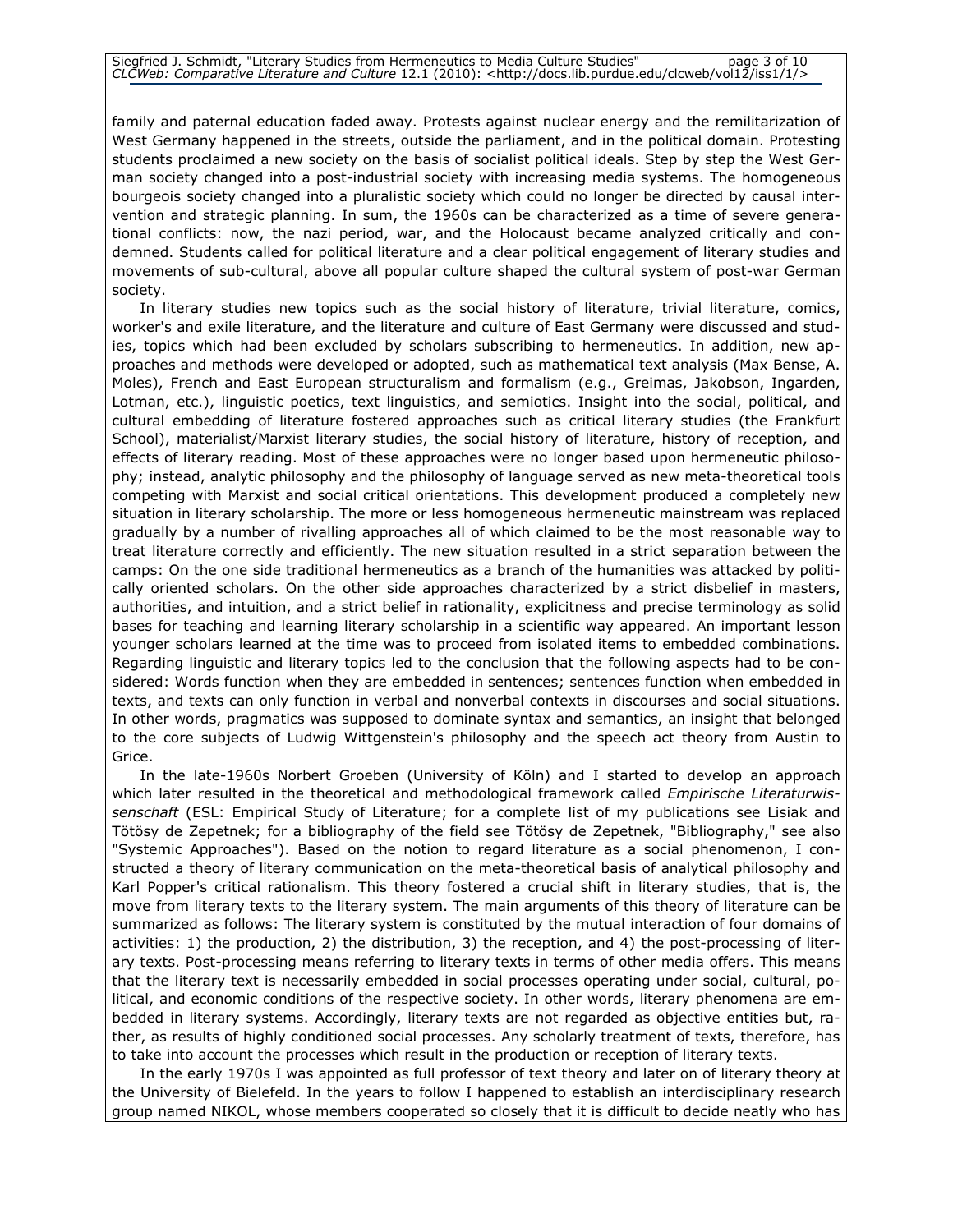contributed which idea to the final construction of the theory of the empirical study of literature (ESL; therefore, in what follows, I speak of we instead of I). The methodology of ESL was mostly borrowed from the sciences, especially from empirical social sciences. It works as follows: From an explicit theory hypotheses are derived. These hypotheses have to be operationalized in order to subject them to an empirical test. The results of these tests are then interpreted in the light of a presupposed theory. This methodology was applied to a number of topics in the 1970s and 1980s and the research results were published in book form in the book series "Konzeption Empirische Literaturwissenschaft" (Vieweg Verlag, later Westdeutscher Verlag). Here is an example: Psychologists tell us that there is a close connection between the personality or the mental state of a person and the way this person uses language. In one of our projects we tried to find out whether or not this holds true for poets, too. As an example we choose the Austrian poet Georg Trakl. We analyzed his complete work with the help of text linguistic tools and paralleled the results to all information we could find about his life and the development of his personality in the socio-cultural and political context of the Austrian-Hungarian monarchy. Based on the results of our study (see Rusch and Schmidt) we could demonstrate that there exists a strict correlation between the increase of psychological problems in Trakl's last years and an evident increase in the use of linguistic elements which express destruction, fear, and desperation.

Special emphasis was accorded in ESL to exact terminology/taxonomy. We tried to define all our concepts, such as literature, text, reception, understanding, meaning, fictionality, etc., in a clear-cut way for several reasons. First, we regarded exact terminology/taxonomy to be the very basis of teaching and learning literary studies in a rational way. Second, since we aimed at an interdisciplinary method in literary studies, we were convinced that interdisciplinary work presupposed exact terminology/taxonomy as the necessary prerequisite for reasonable discussion and empirical projects. This topic seemed to us and to many of our colleagues important, because one of the key words in the discussions about the future of German universities at that time was indeed "interdisciplinarity" (e.g., the University of Bielefeld was founded as a "reform University" based on the principle of interdisciplinarity in research and teaching and here again a characteristic relationship between tendencies of literary studies and developments in the social and political context can be observed). As the overall subject of study in ESL we choose the literary system composed of the social literary system and the semiotic literary system. The social system was defined by the self-organizing interaction of four types of processes, namely the production, distribution, reception, and post-processing of matters deemed literary by the agents in these processes (post-processing includes the analyzing, critiquing, translating, and interpreting of literary phenomena). We used the term "literary phenomenon" instead of "literary text/work" in order to indicate that only in relation to agents acting in social processes do phenomena result which were regarded to be literary according to applied criteria or concepts of literature. The social literary system was described in relation to other relevant social systems such as the religious, the political, or the education system. On the other hand, the term semiotic literary system was used to denominate the complete set of phenomena deemed literary texts by a social community in a specific period. Regarding the semiotic system, two interrelations have to be taken into account: the interrelations between the items in the semiotic system (intertextuality) on the one hand and the interrelation between semiotic items and value systems which single out these items as literary texts.

In our work in ESL we tried to reach the following objectives: theoreticity, empiricity, and applicability. We held the view that literary studies should be performed on the basis of explicit theories, e.g., semantic theories, reception theories, theories of personality or identity, theories of text analysis, etc. The second objective, empiricity, was surely the most problematic one. Because of the concentration on more or less isolated texts, literary studies in the past had gathered nearly no experience in empirical research and, until the advent of ESL, they had had no interest in empirical questions in the field of literature either. Consequently, one of the most difficult tasks of ESL was to raise the interest of literary scholars in empirical questions related to the research domain literary system which traditionally had been outsourced to literary sociology and psychology as a marginal aspect and apart from the core of literary studies, i.e., interpretation. A further task was to convince other literary scholars that empiricity had nothing to do with positivism or materialism. This task required a concept of empirical research centered on the notion of methodical constructions of facts (=  $facta$ , not data; and not positivism) which could be checked in an interdisciplinary way. We underlined again and again that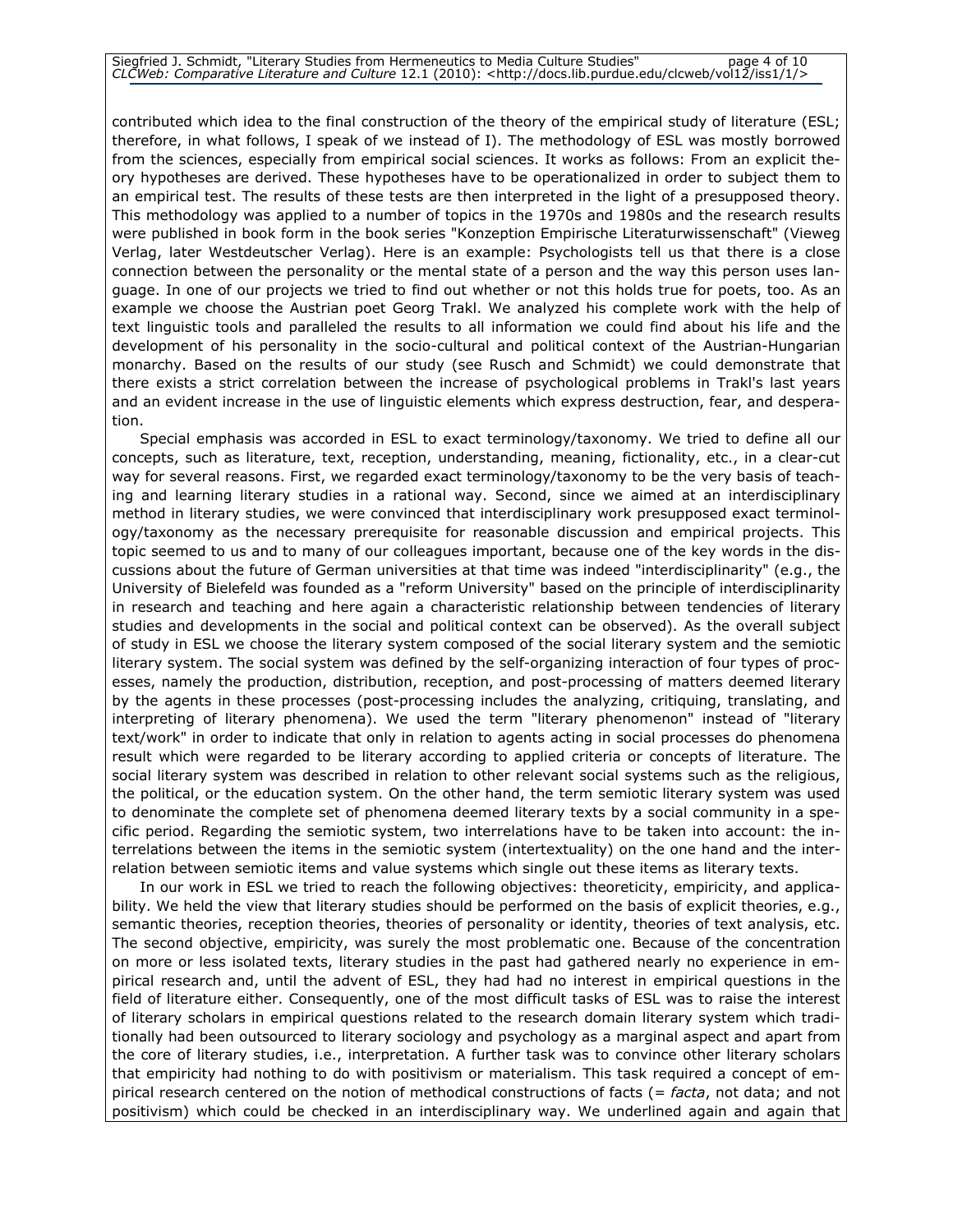empiricity should not be misunderstood as a search for objectivity or truth. Instead, the claim for empiricity signalled the intention to concentrate on social processes which resulted in literary phenomena through the activities of literary agents and to realize this concentration in an empirically intersubjective way.

The matter of applicability was an objective whose importance, too, can only be understood in the social and political context of the late 1970s and early 1980s. In that period the economic problems of welfare states like West Germany became evident. Oil crises and wars in several parts of the world indicated the beginning of what later on was called globalization. Caused by these developments representatives of society and politics were forced to scrutinize all social domains regarding their social necessity and efficiency. For example, in the disputes over nuclear energy, the natural sciences had lost much of their reputation because they proved to be unable to evaluate reliably the risks of nuclear technology. By the early 1980s, social studies and the humanities were confronted with uncomfortable critical questions such as: What are you scholars, what is your research good for? What does society get back for the money it spends for maintaining your expensive disciplines? Literary scholars either tried to ignore these questions, or they invented answers which convinced no one (including the scholars themselves). In ESL we tried to answer these questions by concentrating on topics which evidently had social impact and we asked: what is the function of literary instruction, what are the long term effects, and how do students understand this part of their education? There is enough empirical evidence to show that students nearly never read in their leisure time what they are forced to read and to interpret in school. What is going wrong in this respect? In one of our empirical research projects (see Hintzenberg, Schmidt, Zobel) we found that people in Germany stick to the concept of literature they have acquired in school for the rest of their lives. Thus, the more important it is what sort of literature they learn to love or to hate in school, especially when they grow up in multimedia societies with much competing media.

A further area we have been interested in was the reception and understanding of literary phenomena (see Meutsch). What goes on in the cognitive domain of students when they receive texts which are presented to them as literary texts? How do they handle linguistic complexity, and how does the interplay of cognitive and emotional processes work compared to the reception of non-literary texts? Do students really learn what might be coined as "difference management"? Do they really acquire the competence to deal with fictionality in a media society where the distinctions between reality, fiction, simulation, and virtuality become increasingly blurred? Our conviction has been and still is that a plausible and controllable application of research results in literary studies necessarily presupposes theoreticity and empiricity, as I postulated above. These aims are not arbitrary, since only after they have been realized in a sufficient way can literary scholars demonstrate to their colleagues in other disciplines, as well as to a general public why certain problems seem to be relevant not only for a couple of specialists, how they can be solved in a controllable way, and how the results can be applied to solve problems in other social areas as well.

In 1984 I was offered the opportunity to establish a research institute at the University of Siegen, called LUMIS (Institute for Empirical Literature and Media Research). In the following years we lectured widely in Germany and abroad and continued with the publication of articles and books. In addition, research fellows from several countries spent their sabbaticals at the institute and published their research results in the institute's monograph series Konzeption Empirische Literaturwissenschaft (Concept Empirical Study of Literature). Thus, step-by-step an international network of scholars developed which supported the ideas of ESL and worked on various topics in the field. In 1987 the International Society for Empirical Studies in Literature (IGEL) was founded during an international conference at Siegen University. Since then, biannual conferences are held all over the world and two scholarly quarterlies are devoted to the field, Poetics: Journal of Empirical Research on Literature, the Media and the Arts and SPIEL: Siegener Periodicum zur Internationalen Empirischen Literaturwissenschaft. ESL has become known as an alternative to other approaches in literary studies, but the majority of our colleagues in Germany did not accept it and there were at times rather hostile reactions and assessments published. Nevertheless, ESL occupied a notable position in the field of literary studies and in many encyclopedias and dictionaries entries about the field are included (see, e.g., Andringa; Barsch; Gorp and Delabastita; Tötösy de Zepetnek, "The Empirical Science"). Since the mid-1990s, while the theoretical and methodological framework of ESL received some attention in literary and cul-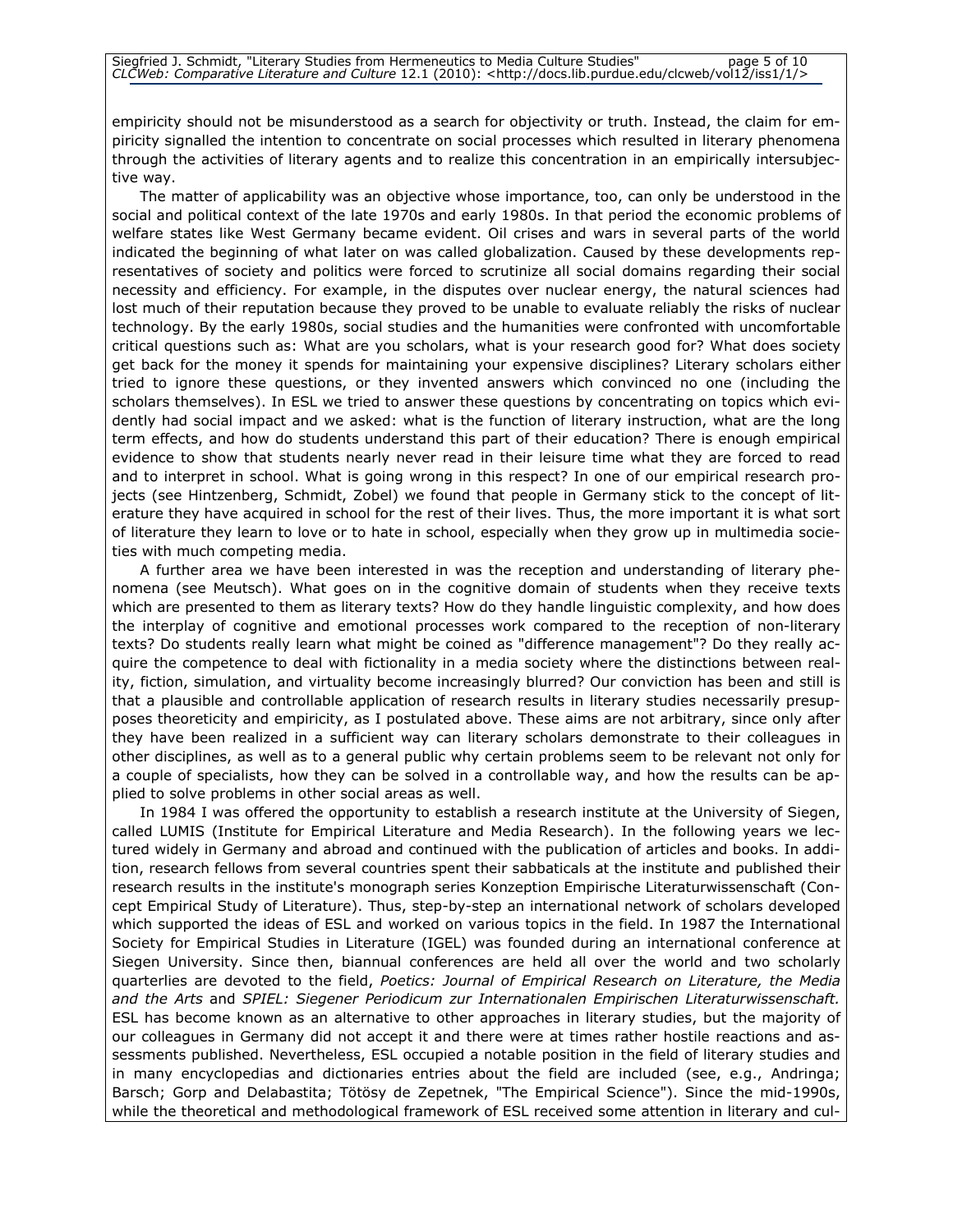tural studies on the Anglophone landscape of scholarship, for example in the U.S., Franco Moretti although not referring to ESL — applied in his work on the novel the very principles of ESL or Matthew L. Jockers at Stanford University is collaborating with Hathi Trust: A Shared Digital Repository

<http://www.hathitrust.org/> to use the large amount of digitalized texts available in Google Books for various types of research for empirically based observations and interpretations: such developments in literary and cultural studies confirm the applicability of the theoretical base and methodology of the empirical study of literature as we have developed it.

In the 1980s and 1990s two developments brought changes to ESL. First, there occurred social change which can be shortly characterized as follows. The introduction of private broadcasting (1980s) and the rapid growth of the internet (since 1994) gradually transformed industrial societies into media societies. This change fostered the process of globalization, changed the situation of labor, and influenced personal and social relations owing to new media, first via email and then followed by the internet. Media systems served as instruments by which societies observed themselves and by which media systems observed one another. People learnt the lesson that most of what they knew they knew from via media, to quote Niklas Luhmann: "What we know about our society, even about the world we live in, we know by the mass media" (9; my translation). Whatever strived for public attention had to happen in media and as a consequence, media societies became, strictly speaking, "media culture societies" where the daily use of media influences or even shapes our perception and thinking, our emotions, our memory, our modes of communication, as well as it influences political, economic, and educational practices. Since all and everything can be observed, everyone learns to know that everything could be seen and done in another way, i.e., the experience of contingency becomes omnipresent. The trend towards an untameable proliferation of changes in all domains of social and individual life together with the experience that intentional interventions into social developments had finally become impossible transformed media culture societies into "risk societies." This social change was accompanied by a philosophical change which influenced the future of ESL, namely radical constructivism (on this field see, e.g., Riegler <http://www.univie.ac.at/constructivism>). This philosophical school's designations include the constitutive role of observation and description, of self-organization and selfreference, and of autopoiesis. The crucial idea in the approach is that we ourselves construe our world, or to put it in another way that what we experience as objects in our world of experience results from processes we perform according to our conditions of action (see, e.g., Schmidt, ed. Der Diskurs des Radikalen Konstruktivismus; Schmidt, Kognitive Autonomie). While the majority of ESL scholars rejected the notion and tenets of radical constructivism and continued to operate on the basis of critical rationalism, we developed at LUMIS a radical constructivist version. In 1992 I published an article with the title "Literary Studies as Media Studies" and argued that in a media culture society any treatment of literature has to take into consideration that literature is but one medium among and competing with other media and that it is the whole media system of a society which establishes the difference of management in every usage of media offers. In other words, the literary system is embedded in the media system of a society. Above all, new media tend to transform traditional concepts of author, recipient, meaning, distribution, information, creativity, fiction, etc. What this may mean in the literary system can only be understood and defined in difference to their meaning in other media systems. From these arguments I concluded that it might be plausible to establish the field of media culture studies as a sort of portmanteau in which literary studies could find an appropriate place as a special branch concentrating on literary phenomena in the different media systems. In several articles in the 1990s I tried to explain how media culture studies might look like and how it might work (see also the field's integration and application in comparative cultural studies, e.g., Tötösy de Zepetnek, "Constructivism" and the aims of objectives of the humanities and social sciences quarterly CLCWeb: Comparative Literature and Culture <http://docs.lib.purdue.edu/clcweb>, as well as the Purdue University Press print monograph series of Books in Comparative Cultural Studies <http://www.thepress.purdue.edu/series/comparative-cultural-studies>).

My concept of media culture studies is not identical with what has been developed in the United Kingdom and the USA as cultural studies. While there are similarities between the two fields, the philosophical basis of media culture studies differs from that in cultural studies, among others with regard to the theoretical framework of communication and media. Also, whenever a new approach is proposed, the question arises whether or not it should be institutionalized in terms of an academic disci-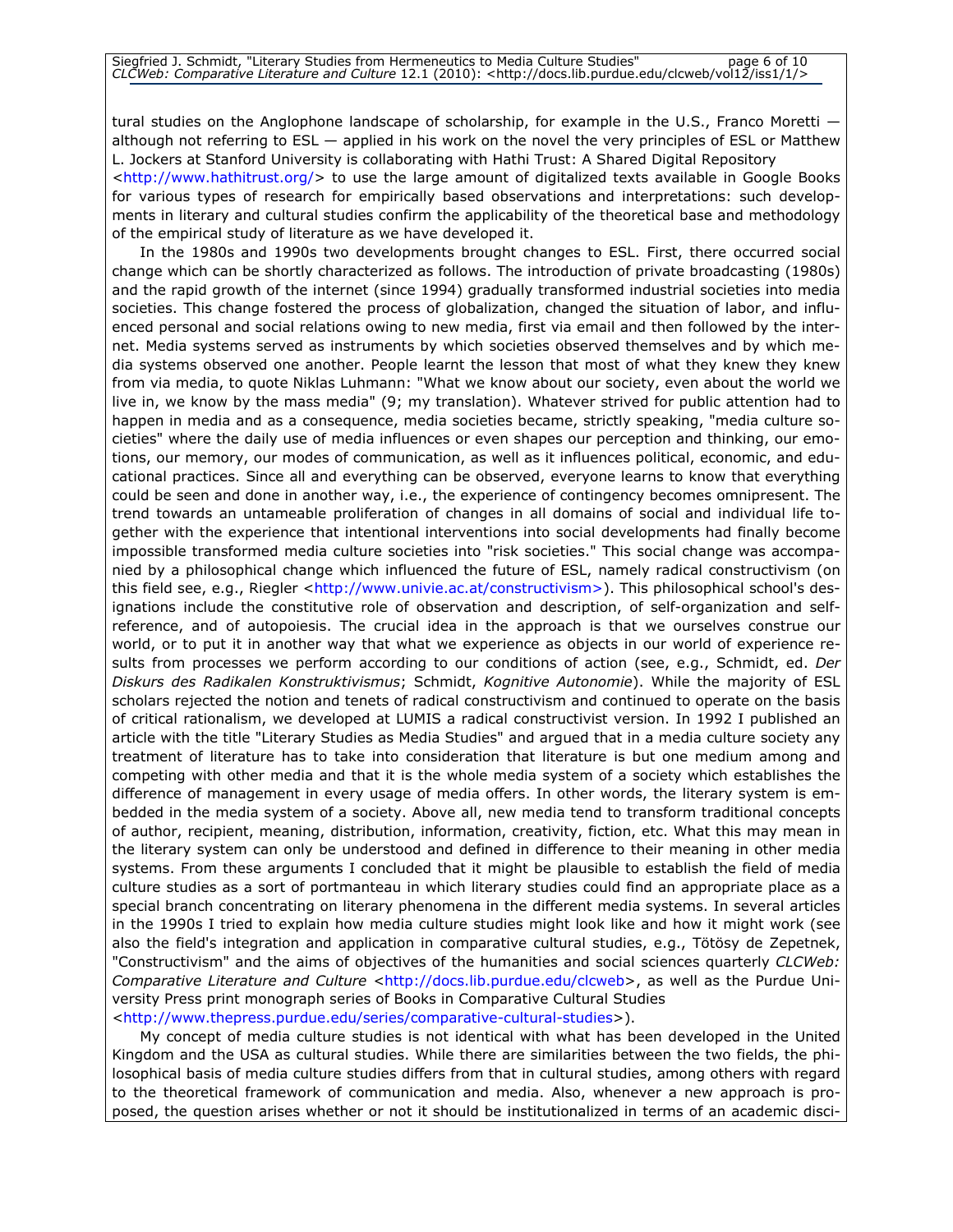#### Siegfried J. Schmidt, "Literary Studies from Hermeneutics to Media Culture Studies" page 7 of 10 CLCWeb: Comparative Literature and Culture 12.1 (2010): <http://docs.lib.purdue.edu/clcweb/vol12/iss1/1/>

pline or not. My answer to this is an emphatic no. The reasons for my answer are these: History has shown that academic disciplines in the humanities tend to be restrictive in all respects in order to preserve their identity in competition with other disciplines. New ideas concerning research methods, new subjects or interdisciplinary co-operations are regarded with suspicion and they are more often than not rejected. For this reason I designate media culture studies in terms of a research program carried out by scholars who are interested in similar topics and who are able to co-operate on a similar metatheoretical, epistemological, and methodological basis (see Schmidt, "Medienkulturwissenschaft"). The basic area of problems of definition and designation are found in what I call media epistemology: How do we construe our realities via cognition and communication by media use? How do the technical and institutional conditions of a specific system of media or of networks of media systems shape our thinking, feeling, remembering, and value orientation? Is there an a priori set of media techniques? For example, one of the main tasks of media epistemology, in my view, is the elaboration of an explicit concept of culture (see my Histories and Discourses). The emergence of a society presupposes a framework of categories allowing for the semantic orientation of its members regarding all crucial aspects of social life. This system of semantic options consisting of categories and semantic differentiations, I call the model of reality of a society. It can be specified as the collective knowledge of the members of a society about their world which has been generated by common action and which has been systematized continually and corroborated by the experiences deriving from such actions. Collective knowledge is not to be understood as an entity but as the result of the processes of reflexivity, thus encompassing the cognitive "content" of the expectation(s) agents attribute to each other as collective knowledge in the sense of an operative fiction. A model of reality is established by the socialreflexive references of agents enacted through actions and communications and it is solidified as a symbolic-semantic order by/of language. Language permits the schematized designation and the designative constancy of categories and semantic differentiations for all the members of a society, in that it stabilizes collectively the possibilities of concrete references by means of semiotic materialities (signs). Collective knowledge is "passed on" to new members of a society via processes of socialization. It becomes collectively effective by virtue of the operative fiction that everyone expects everyone else to dispose of basically the same kind of knowledge. The operative fiction of collective knowledge may, therefore, indeed be hazardous for individual agents — they may misjudge the knowledge of others — but it is socially most efficient: One needs not know, it is enough to intend and this must suffice simply because we cannot look into the heads of our fellow humans.

Models of reality systematize the social interactions of agents with all the domains of action and reference considered important for and relevant to practical life, especially with environments and all their relevant resources and properties; with agents in their environments, who are important partners in interactions; with arrangements of socialization (institutions, organizations), i.e., with all socially controlled or constrained possibilities of action that are accepted or endured by agents; with emotions and their status, expressions, demands and restrictions; and with moral orientations (values) that are presumed/expected, admitted, or prohibited. The model of reality must necessarily be presupposed as valid for all members of the society so that agents may, in situation-specific operations of distinction, "make sense" by reference to this model and communicate such sense socially by means of linguistic references. Models of reality contain those possibilities of differentiation with which a society can operate in the five central dimensions listed above. They become operative in action only when there is a "program" that permits the socially prescribed realization of potential forms of reference to categories and semantic differentiations as concrete suppositions of distinction, i.e., which permit situation-specific selections from among the possible relations between suppositions and presuppositions. These concrete realizations combine cognitive, affective, and moral components. As selections, such suppositions of distinction are contingent and this contingency is inevitable because every supposition demands and admits simultaneously the choice of a particular option against the sense-constitutive background of all the excluded possibilities. The program of societally practised or expected references to models of reality  $-$  i.e., references to categories and semantic differentiations — their affective charge and moral weighting, and equally the program of admissible orientations in and by the model of reality of a society, is what I understand under culture. This designation of culture obeys the principle that the consciousness of the agents links itself to culture as the dynamic arrangement for references to models of reality and that it thus enacts itself.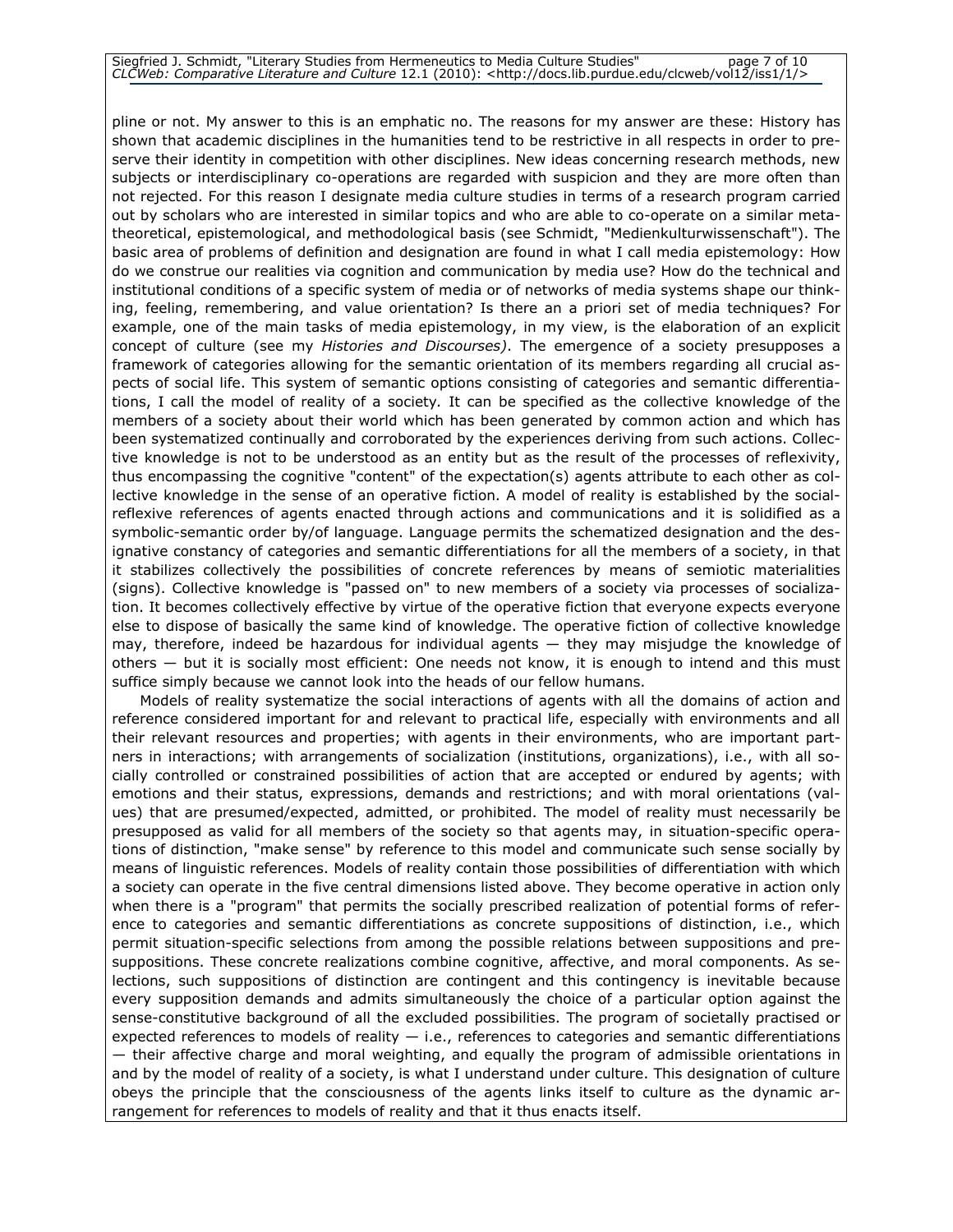This train of thought makes clear that models of reality and cultural programs can only be envisaged in strict complementarity. As all categories could in principle be connected with all categories an ontological exclusion rule does not apply here — we need rules of selection and combination as well as criteria of compatibility in the form of a culture program, which effect a permanent reduction of the multitude of relations and thus produce given realities as contingent selections out of an infinite diversity. Only in terms of the unity of the difference between contingent selection and the infinite diversity of observables and un-observables a given reality gains processual identity. My deliberations about culture as a program are intended to make clear that "culture" as I understand it does not feature as an observable entity "existing as an object." Culture as a program realizes itself in concrete actions, as performed by agents in the form of offers of options and schematizations of options for purposes of reference to the model of reality valid for all the agents of a society who make use of precisely these functions and expect all other agents to proceed *grosso modo* likewise. Consequently, the workings of society presuppose the co-genesis of reality models and culture programs, both of which may differentiate themselves through successful referencing practices. Models of reality and cultural programs, however, do not only co-emerge, they form a mutually constitutive framework of interactive dependencies in the sense of general system theory.

A second domain concentrates on writing media histories. I use the plural in order to indicate that different media histories can be written, ranging from histories of media techniques to histories of mentalities. Of special interest, in my view, is a type of history which concentrates on changes evoked by the advent of a new medium in the private, as well as in the public sphere. Another important research area may be designated as a cultural history of media. Here research would concentrate upon the co-evolution of media and communication, the emergence of macro forms of communication such as literature, journalism, public relations and advertising, the rise of new genres, e.g., together with the development of the internet such as chats, blogs, twitter, social networks, video platforms (You-Tube), etc., or forms of canonization. In this area single media offers are analyzed from a theoretical perspective of difference, i.e., in an interdisciplinary manner. In my view, this is the framework where literary studies ought to be located. Literary texts as special media offers produced and treated by a special social system, namely the literary system, play a specific role compared to all other media offers with regard to all relevant perspectives. Their production, distribution, reception, and postprocessing on the one hand differs from that of other media offers, on the other hand it has to be redefined with the advent of any new media system. Print, radio, television, or the internet have changed the material, communicative, and emotional conditions of all individual and social processes in which literary phenomena play a role. New genres such as computer poetry arise (see, e.g., Block, Heibach, Wenz; Hartling), literary texts are stored on and retrieved from the internet, literary phenomena have to compete with computer games, and there is the option to publish literary texts on the internet, etc.

A fourth research subject is trans- and intercultural problems. How can different cultural systems interact? What types of culture programs have been developed in history under various conditions? How did/do cultures colonialize each other and what types of hegemony can be observed? How can culture programs be differentiated and de-differentiated? How do processes of globalization transform local and national modes of identity and strangeness? Which types of culturality grow up in processes of globalization, e.g., interculturality or transculturality? Is it possible to perform media cultural studies not only in an interdisciplinary but also in an intercultural way? All of these have to respect that media culture studies can only operate in an autological and self-referential way (i.e., as a microsystem within a macro-system). Any description of cultures presupposes a culture of description. We communicate on communication via communication; we talk about media with the help of media and so on. That is to say, we direly need second-order observation — an integral component of radical constructivism — in order to find inquire into the criteria which regulate our observations and descriptions.

A good example with regard to the above postulate is the matter of human rights. Europeans and US-Americans tend to universalize their own conceptions of human rights, whereas Asians and Africans argue that in their culture program there exist human right concepts as well, and so different from the European and US-American concepts and practices. Here, again, globalization forces all interacting agents and institutions to attain a level of second-order observation in order to detect the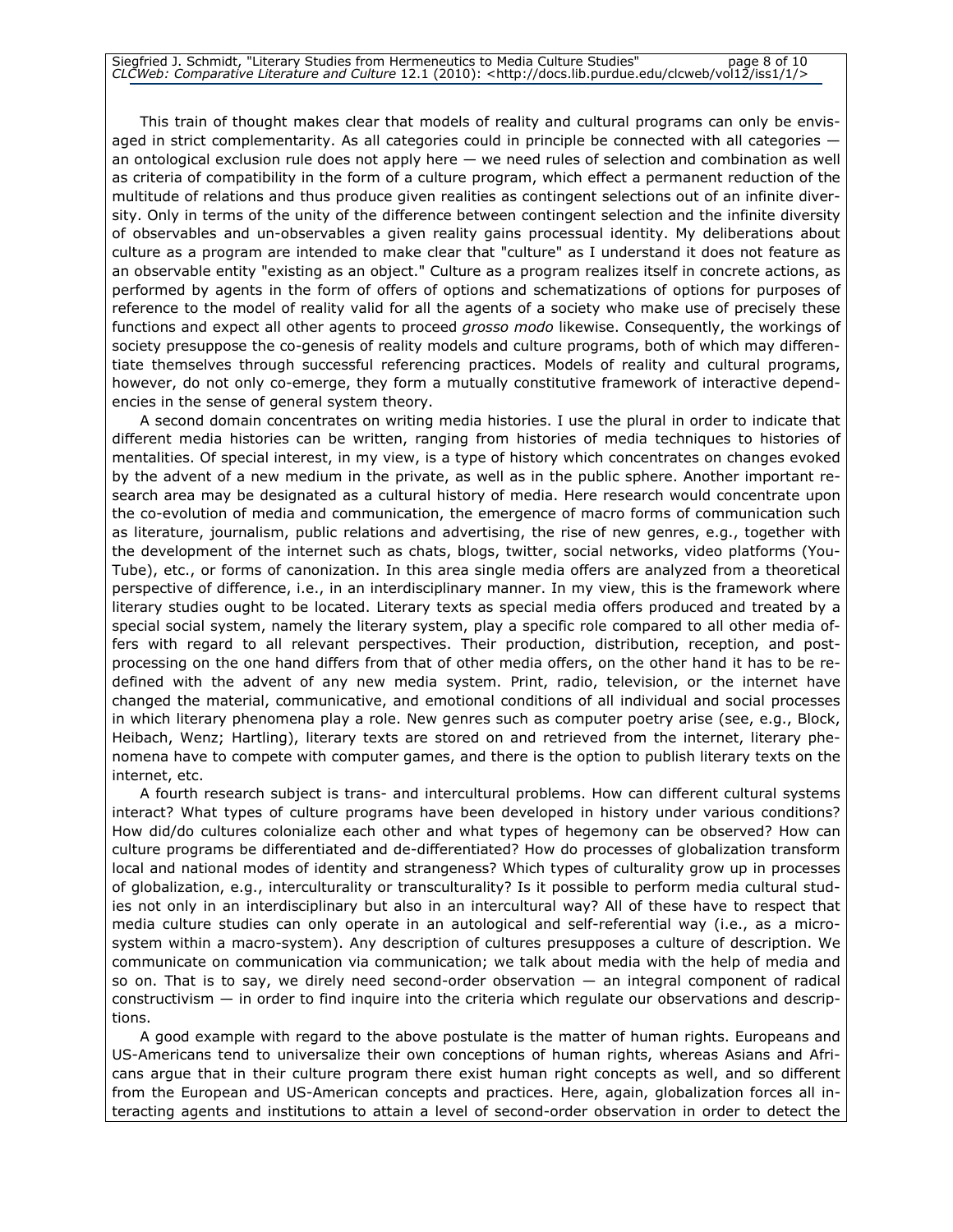Siegfried J. Schmidt, "Literary Studies from Hermeneutics to Media Culture Studies" page 9 of 10 CLCWeb: Comparative Literature and Culture 12.1 (2010): <http://docs.lib.purdue.edu/clcweb/vol12/iss1/1/>

blind spots of first-order observations, values, and emotions. Looking back to the initial question which might be the appropriate format of media culture studies the answer should have become clear: It can be best implemented as an interdisciplinary approach, as a platform of observation that integrates the expertise of all relevant disciplines in the format of a research program. And the long way from hermeneutics to the systemic and empirical (contextual) approach in the study of culture and literature should teach us the lesson that research in this program should be empirical research which is open for intuition, invention, innovation, as well as hermeneutic skills as input and inspiration of creativity.

#### Works Cited

Andringa, Els. "Literature: Empirical Studies." The Encyclopedia of Language and Linguistics. Ed. R.E. Asher. Oxford: Pergamon, 1994. Vol. 4, 2266-71.

Barsch, Achim. "Empirische Literaturwissenschaft." Literatur-Lexikon. Ed. Volker Meid. München: Bertelsmann, 1992. Vol. 13, 206-09.

Block, Friedrich, Christine Heibach, and Karin Wenz, eds. pOesis. Ästhetik digitaler Poesie / The Aesthetics of Digital Poetry. Ostfildern-Ruit: Hatje Canz, 2004.

Gorp, Hendrik van, and Dirk Delabastita, eds. "Empirische Literatuurwetenschap." Lexicon van literaire termen. Leuven: Wolters, 1991. 116-17.

Groeben, Norbert. "Methodologischer Aufriss der Empirischen Literaturwissenschaft." SPIEL: Siegener Periodicum zur Internationalen Empirischen Literaturwissenschaft 1.1 (1982): 26-89.

Hartling, Florian. "The Canonization of German-language Digital Literature." CLCWeb: Comparative Literature and Culture 7.4 (2005): <http://docs.lib.purdue.edu/clcweb/vol7/iss4/5/>.

Hintzenberg, Dagmar, Siegfried J. Schmidt, and Reinhard Zobel. Zum Literaturbegriff in der Bundesrepublik Deutschland. Braunschweig: Vieweg, 1980.

Horkheimer, Max, and Theodor W. Adorno. Dialektik der Aufklärung. Philosophische Fragmente. 1944. Frankfurt: Fischer<sup>2000</sup>.

Kayser, Wolfgang. Das sprachliche Kunstwerk. Eine Einführung in die Literaturwissenschaft. Bern: Francke, 1948. Lisiak, Agata Anna, and Steven Tötösy de Zepetnek. "Bibliography of Siegfried J. Schmidt's Publications." CLCWeb:

Comparative Literature and Culture 12.1 (2010): <http://docs.lib.purdue.edu/clcweb/vol12/iss1/9>.

Liu, Yao-Kun. "Peking Opera and Grotowski's Concept of 'Poor Theatre'." CLCWeb: Comparative Literature

Luhmann, Niklas. Die Realität der Massenmedien. Opladen: Westdeutscher, 1996.

- Meutsch, Dietrich. Literatur verstehen. Eine empirische Studie. Braunschweig: Vieweg, 1987.
- Moretti, Franco. Atlas of the European Novel 1800-1900. London: Verso, 1998.

Riegler, Alexander, ed. Radical Constructivism (1996-): <http://www.univie.ac.at/constructivism>.

Rusch, Gebhard, and Siegfried J. Schmidt. Das Voraussetzungssystem Georg Trakls. Braunschweig: Vieweg, 1983. Schmidt, Siegfried J. "Die Empirische Literaturwissenschaft. Ein neues Paradigma." SPIEL: Siegener Periodicum zur Internationalen Empirischen Literaturwissenschaft 1.1 (1982): 5-25.

Schmidt, Siegfried J. Foundations for the Empirical Study of Literature. Trans. Robert de Beaugrande. Hamburg: Buske, 1982.

Schmidt, Siegfried J. Histories and Discourses: Rewriting Constructivism. Trans. Wolfram K. Köck and Alison R. Köck. Exeter: Imprint Academic 2007.

Schmidt, Siegfried J. Kognitive Autonomie und soziale Orientierung. Konstruktivistische Bemerkungen zum Zusammenhang von Kognition, Kommunikation, Medien und Kultur. Frankfurt: Suhrkamp, 1994.

Schmidt, Siegfried J. Literaturwissenschaft als argumentierende Wissenschaft. München: Fink, 1975.

- Schmidt, Siegfried J. "Medienkulturwissenschaft." Einführung in die Kulturwissenschaften. Ed. Ansgar Nünning and Vera Nünning. Stuttgart: Metzler, 2008. 351-69.
- Schmidt, Siegfried J. "Why Literature is Not Enough, or Literary Studies as Media Studies." Emerging Visions of the Aesthetic Process: Psychology, Semiology, and Philosophy. Ed. Gerald Cupchik and János László. Cambridge: Cambridge UP, 1992. 227-43.

Schmidt, Siegfried J., ed. Der Diskurs des Radikalen Konstruktivismus. Frankfurt: Suhrkamp, 1987.

Tötösy de Zepetnek, Steven. "Bibliography of Work in Contextual (Systemic and Empirical) Approaches in Comparative Cultural Studies." *CLCWeb: Comparative Literature and Culture (Library)*: <http://docs.lib.purdue.edu/clcweb/vol3/iss3/7>.

Tötösy de Zepetnek, Steven. "Constructivism and Comparative Cultural Studies." CLCWeb: Comparative Literature and Culture (Library): <http://docs.lib.purdue.edu/clcweblibrary/ccsconstructivism/>.

Tötösy de Zepetnek, Steven. "Systemic Approaches to Literature: An Introduction with Selected Bibliographies." Canadian Review of Comparative Literature / Revue Canadienne de Littérature Comparée 19.1-2 (1992): 21- 93. & Edmonton: U of Alberta, U of Alberta Library ejournals (2009):

<http://ejournals.library.ualberta.ca/index.php/crcl/article/viewFile/3075/2432>.

Tötösy de Zepetnek, Steven."The Empirical Science of Literature / Constructivist Theory of Literature." Encyclopedia of Contemporary Literary Theory: Approaches, Scholars, Terms. Ed. Irene R. Makaryk. Toronto: U of Toronto P, 1993. 36-39.